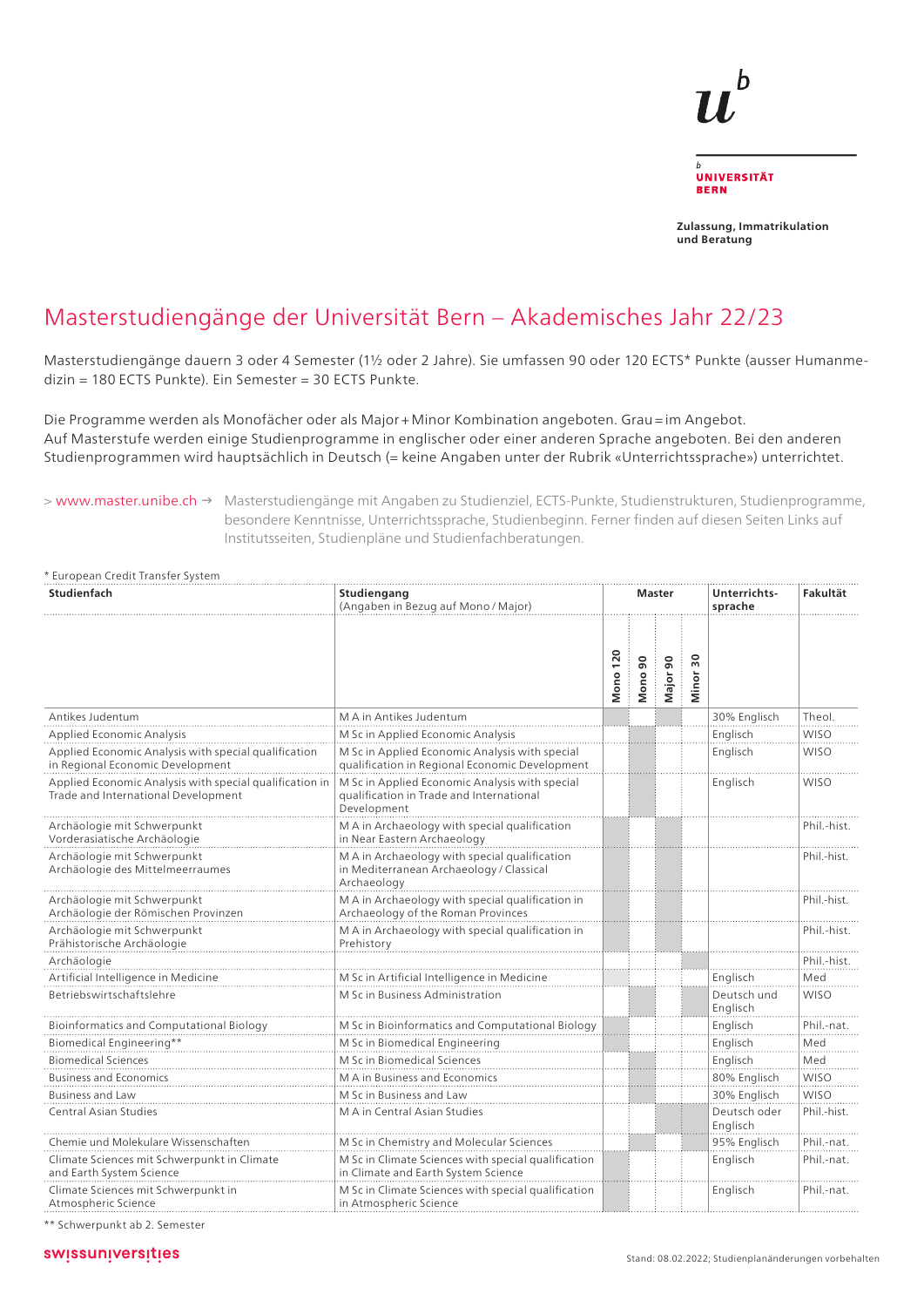| Studienfach                                                                                                                       | Studiengang<br>(Angaben in Bezug auf Mono / Major)                                             |                 |                         | <b>Master</b> |                                  | Unterrichts-<br>sprache                            | Fakultät                  |
|-----------------------------------------------------------------------------------------------------------------------------------|------------------------------------------------------------------------------------------------|-----------------|-------------------------|---------------|----------------------------------|----------------------------------------------------|---------------------------|
|                                                                                                                                   |                                                                                                |                 |                         |               |                                  |                                                    |                           |
|                                                                                                                                   |                                                                                                | <b>Mono 120</b> | $\overline{90}$<br>Mono | Major 90      | $\overline{\mathbf{5}}$<br>Minor |                                                    |                           |
| Climate Sciences mit Schwerpunkt in Ecology and<br>Agricultural Sciences                                                          | M Sc in Climate Sciences with special qualification<br>in Ecology and Agricultural Sciences    |                 |                         |               |                                  | Englisch                                           | Phil.-nat.                |
| Climate Sciences mit Schwerpunkt in Climate and<br><b>Environmental Economics</b>                                                 | M Sc in Climate Sciences with special qualification<br>in Climate and Environmental Economics  |                 |                         |               |                                  | Englisch                                           | Phil.-nat.                |
| Climate Sciences mit Schwerpunkt in Social Sciences                                                                               | M Sc in Climate Sciences with special qualification<br>in Social Sciences                      |                 |                         |               |                                  | Englisch                                           | Phil.-nat.                |
| Climate Sciences mit Schwerpunkt in Humanities                                                                                    | M Sc in Climate Sciences with special qualification<br>in Humanities                           |                 |                         |               |                                  | Englisch                                           | Phil.-nat.                |
| Deutsche Literaturwissenschaft                                                                                                    | M A in German Literature                                                                       |                 |                         |               |                                  |                                                    | Phil.-hist.               |
| Deutsche Sprach- und Literaturwissenschaft                                                                                        | M A in German Studies                                                                          |                 |                         |               |                                  |                                                    | Phil.-hist.               |
| Deutsche Sprachwissenschaft                                                                                                       | M A in German Linguistics                                                                      |                 |                         |               |                                  |                                                    | Phil.-hist.               |
| <b>Digital Humanities</b>                                                                                                         |                                                                                                |                 |                         |               |                                  | Deutsch und<br>Englisch,<br>Französisch<br>möglich | Phil.-hist.               |
| Eastern European Studies                                                                                                          | M A in Eastern European Studies                                                                |                 |                         |               |                                  | 20%<br>Französisch und<br>Englisch                 | Phil.-hist.               |
| Ecology and Evolution with special qualification<br>in Animal Ecology and Conservation                                            | M Sc in Ecology and Evolution with special<br>qualification in Animal Ecology and Conservation |                 |                         |               |                                  | Englisch                                           | Phil.-nat.                |
| Ecology and Evolution with special qualification<br>in Behaviour                                                                  | M Sc in Ecology and Evolution with<br>special qualification in Behaviour                       |                 |                         |               |                                  | Englisch                                           | Phil.-nat.                |
| Ecology and Evolution with special qualification<br>in Evolution                                                                  | M Sc in Ecology and Evolution with<br>special qualification in Evolution                       |                 |                         |               |                                  | Englisch                                           | Phil.-nat.                |
| Ecology and Evolution with special qualification<br>in Plant Ecology                                                              | M Sc in Ecology and Evolution with<br>special qualification in Plant Ecology                   |                 |                         |               |                                  | Englisch                                           | Phil.-nat.                |
| Ecology and Evolution                                                                                                             |                                                                                                |                 |                         |               |                                  | Englisch                                           | Phil.-nat.                |
| Editionsphilologie                                                                                                                | M A in Editionsphilologie                                                                      |                 |                         |               |                                  |                                                    | Phil.-hist.               |
| English with special qualification in Language and<br>Linguistics                                                                 | M A in in English with special qualification in<br>Language and Linguistics                    |                 |                         |               |                                  | Englisch                                           | Phil.-hist.               |
| English with special qualification in Literary Studies                                                                            | M A in in English with special qualification in<br>Literary Studies                            |                 |                         |               |                                  | Englisch                                           | Phil.-hist.               |
| Erdwissenschaften (Geologie)                                                                                                      | M Sc in Earth Sciences der Universitäten Bern<br>und Fribourg                                  |                 |                         |               |                                  | Englisch                                           | Phil.-nat.                |
| Erziehungswissenschaft                                                                                                            | M Sc in Education                                                                              |                 |                         |               |                                  |                                                    | Phil.-hum.                |
| Gender and Religion                                                                                                               |                                                                                                |                 |                         |               |                                  | Deutsch,<br>Französisch,<br>Englisch               | Theol.                    |
| Gender Studies                                                                                                                    |                                                                                                |                 |                         |               |                                  |                                                    | Phil.-hist.               |
| Geographie                                                                                                                        | M Sc in Geography                                                                              |                 |                         |               |                                  | 50% Englisch                                       | Phil.-nat.                |
| Geschichte                                                                                                                        | M A in History                                                                                 |                 |                         |               |                                  |                                                    | Phil.-hist.               |
| Geschichte und Theologie des Altkatholizismus                                                                                     |                                                                                                |                 |                         |               |                                  |                                                    | Theol.                    |
| Humanmedizin                                                                                                                      | M of Medicine                                                                                  | 180             |                         |               |                                  |                                                    | Med                       |
| Informatik                                                                                                                        | M Sc in Computer Science                                                                       |                 |                         |               |                                  | Englisch                                           | Phil.-nat.<br><b>WISO</b> |
| International and Monetary Economics                                                                                              | M Sc in International and Monetary Economics                                                   |                 |                         |               |                                  | Englisch                                           |                           |
| Interreligiöse Studien<br>Islamic Studies and Oriental Literatures                                                                | M A in Interreligious Studies<br>M A in Islamic Studies and Oriental Literatures               |                 |                         |               |                                  |                                                    | Theol.<br>Phil.-hist.     |
| Italienische Sprachwissenschaft / Literaturwissen-<br>schaft mit Schwerpunkt Sprachwissenschaft                                   | M A in Italian Linguistics / Literature with<br>special qualification in Linguistics           |                 |                         |               |                                  | Italienisch                                        | Phil.-hist.               |
| Italienische Sprachwissenschaft / Literaturwissen-<br>schaft mit Schwerpunkt Literaturwissenschaft                                | M A in Italian Linguistics / Literature with<br>special qualification in Literature            |                 |                         |               |                                  | Italienisch                                        | Phil.-hist.               |
| Italienische Sprachwissenschaft / Literaturwissen-<br>schaft                                                                      |                                                                                                |                 |                         |               |                                  | Italienisch                                        | Phil.-hist.               |
| Judaistik                                                                                                                         |                                                                                                |                 |                         |               |                                  |                                                    | Theol.                    |
| Klassische Philologie mit Schwerpunkt Griechisch                                                                                  | M A in Classics with special qualification in Greek                                            |                 |                         |               |                                  |                                                    | Phil.-hist.               |
| Klassische Philologie mit Schwerpunkt Latein                                                                                      | M A in Classics with special qualification in Latin                                            |                 |                         |               |                                  |                                                    | Phil.-hist.               |
| Klassische Philologie mit Schwerpunkt Mittellatein<br>(kann nur in der elektronischen Prüfungsadministrati-<br>on gewählt werden) |                                                                                                |                 |                         |               |                                  |                                                    | Phil.-hist.               |
| Kulturgeschichte und Archäologie des<br>vorislamischen Palästina / Israel                                                         |                                                                                                |                 |                         |               |                                  |                                                    | Theol.                    |
| Kunstgeschichte                                                                                                                   | M A in Art History                                                                             |                 |                         |               |                                  | 30% Englisch                                       | Phil.-hist.               |
| Kunstgeschichte mit Ausstellungs- und Museumswesen                                                                                | M A in Art History with special qualification<br>in Curatorial Studies and Museology           |                 |                         |               |                                  | 30% Englisch                                       | Phil.-hist.               |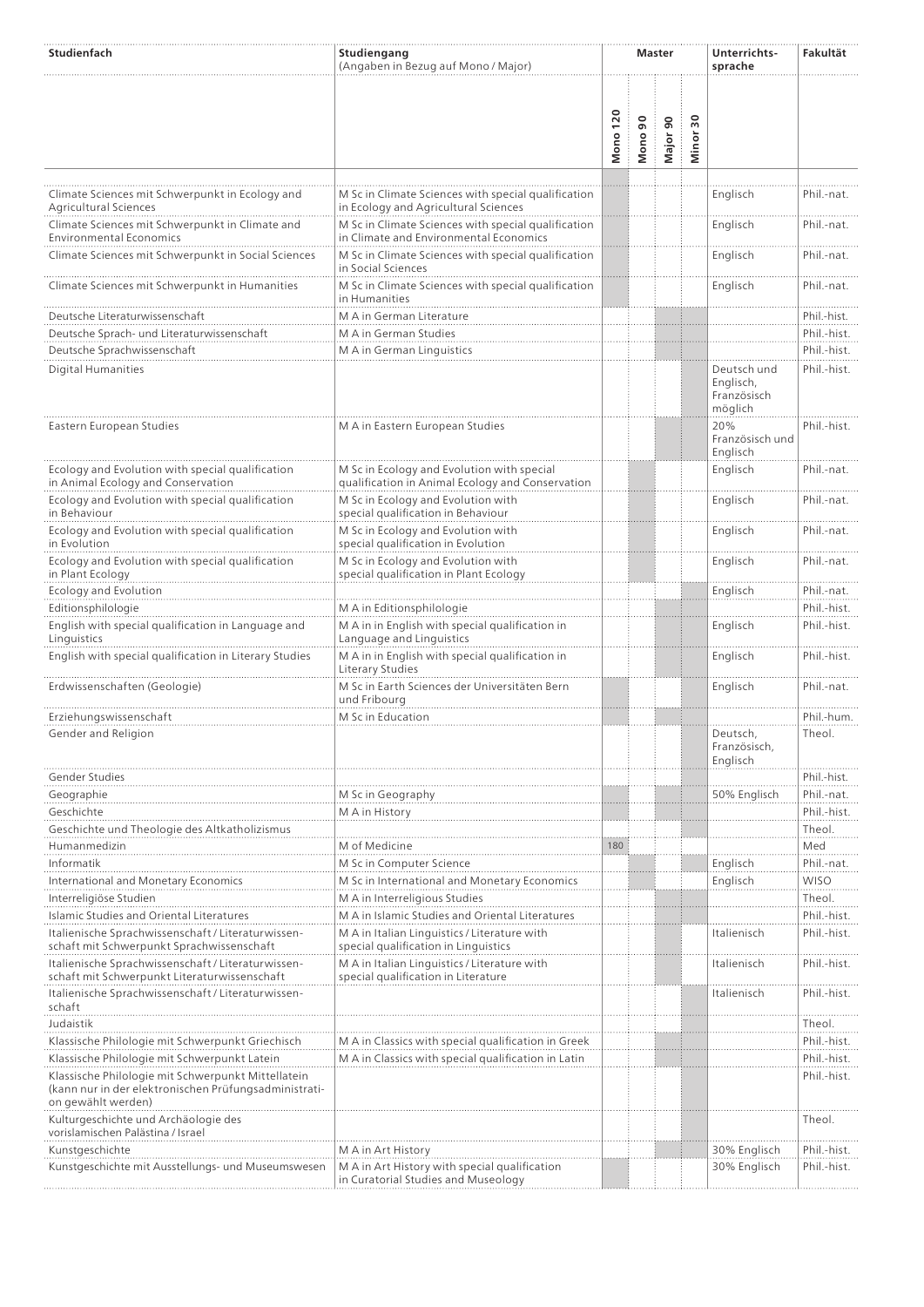| Studienfach                                                                     | Studiengang<br>(Angaben in Bezug auf Mono / Major)                                                              |                 |             | <b>Master</b> |                                    | Unterrichts-<br>sprache                                    | Fakultät                  |
|---------------------------------------------------------------------------------|-----------------------------------------------------------------------------------------------------------------|-----------------|-------------|---------------|------------------------------------|------------------------------------------------------------|---------------------------|
|                                                                                 |                                                                                                                 | <b>Mono 120</b> | 90<br>Mono! | Major 90      | $\overline{\phantom{0}}$<br>Minor: |                                                            |                           |
| Kunstgeschichte mit Ausstellungs-und Museumswesen<br>und Provenienzforschung    | M A in Art History with special qualification in<br>Curatorial Studies and Museology and Provenance<br>Research |                 |             |               |                                    | 30% Englisch                                               | Phil.-hist.               |
| Kunstgeschichte mit Denkmalpflege und<br>Monumentenmanagement                   | M A in Art History with special qualification<br>in Cultural Heritage                                           |                 |             |               |                                    | 30% Englisch                                               | Phil.-hist.               |
| Kunstgeschichte mit Schwerpunkt Geschichte der<br>textilen Künste               | M A in Art History with special qualification<br>in the History of Textile Arts                                 |                 |             |               |                                    | 30% Englisch                                               | Phil.-hist.               |
| Lateinamerikastudien                                                            | M A in Latin American Studies                                                                                   |                 |             |               |                                    | 40% Spanisch                                               | Phil.-hist.               |
| Linguistik                                                                      | M A in Linguistics                                                                                              |                 |             |               |                                    |                                                            | Phil.-hist.               |
| Linguistique / Littérature françaises avec<br>dominante Linguistique française  | M A in French Linguistics / Literature<br>with special qualification in Linguistics                             |                 |             |               |                                    | Französisch                                                | Phil.-hist.               |
| Linguistique / Littérature françaises avec<br>dominante Littérature française   | M A in French Linguistics / Literature<br>with special qualification in Literature                              |                 |             |               |                                    | Französisch                                                | Phil.-hist.               |
| Linguistique / Littérature françaises                                           |                                                                                                                 |                 |             |               |                                    | Französisch                                                | Phil.-hist.               |
| Mathematik                                                                      | M Sc in Mathematics                                                                                             |                 |             |               |                                    | Englisch                                                   | Phil.-nat.                |
| Middle Eastern Studies                                                          | M A in Middle Eastern Studies                                                                                   |                 |             |               |                                    |                                                            | Phil.-hist.               |
| Molecular Life Sciences mit Schwerpunkt<br>Biochemistry / Chemical Biology      | M Sc in Molecular Life Sciences with special<br>qualification in Biochemistry / Chemical Biology                |                 |             |               |                                    | 95% Englisch                                               | Phil.-nat.                |
| Molecular Life Sciences mit Schwerpunkt<br>Cell and Molecular Biology           | M Sc in Molecular Life Sciences with special<br>qualification in Cell and Molecular Biology                     |                 |             |               |                                    | 95% Englisch                                               | Phil.-nat.                |
| Molecular Life Sciences mit Schwerpunkt<br>Microbiology / Immunology            | M Sc in Molecular Life Sciences with special<br>qualification in Microbiology / Immunology                      |                 |             |               |                                    | 95% Englisch                                               | Phil.-nat.                |
| Molecular Life Sciences mit Schwerpunkt<br>Neuro- and Developmental Biology     | M Sc in Molecular Life Sciences with special<br>qualification in Neuro- and Developmental<br>Biology            |                 |             |               |                                    | 95% Englisch                                               | Phil.-nat.                |
| Molecular Life Sciences mit Schwerpunkt Plant Physiol-<br>ogy                   | M Sc in Molecular Life Sciences with special<br>qualification in Plant Physiology                               |                 |             |               |                                    | 95% Englisch                                               | Phil.-nat.                |
| Molecular Life Sciences                                                         |                                                                                                                 |                 |             |               |                                    | 95% Englisch                                               | Phil.-nat.                |
| Musikwissenschaft                                                               | M A in Musicology                                                                                               |                 |             |               |                                    |                                                            | Phil.-hist.               |
| Nachhaltige Entwicklung                                                         |                                                                                                                 |                 |             |               |                                    | 10% Englisch                                               | Phil.-nat.                |
| Pharmazie                                                                       | M Sc in Pharmacy                                                                                                |                 |             |               |                                    |                                                            | Med.                      |
| Philosophie<br>Physik: Experimentalphysik, Angewandte Physik,                   | M A in Philosophy<br>M Sc in Physics                                                                            |                 |             |               |                                    | 100% Englisch                                              | Phil.-hist.<br>Phil.-nat. |
| Astronomie<br>Physik: Theoretische Physik                                       | M Sc in Physics                                                                                                 |                 |             |               |                                    | 100% Englisch                                              | Phil.-nat.                |
| Political, Legal and Economic Philosophy                                        | M A in Political, Legal and Economic Philosophy                                                                 |                 |             |               |                                    | Englisch                                                   | Phil.-hist.               |
| Politikwissenschaft                                                             | M A in Political Science                                                                                        |                 |             |               |                                    |                                                            | WISO                      |
| Precision Engineering                                                           | M Sc in Precision Engineering                                                                                   |                 |             |               |                                    | Englisch                                                   | Phil.-nat.                |
| Provenienzforschung                                                             |                                                                                                                 |                 |             |               |                                    | 30% Englisch                                               | CGS                       |
| Psychologie                                                                     | M Sc in Psychology                                                                                              |                 |             |               |                                    |                                                            | Phil.-hum.                |
| Public Management und Politik                                                   | M A in Public Management and Policy                                                                             |                 |             |               |                                    | Deutsch plus<br>1 weitere<br>Landessprache<br>und Englisch | Rw                        |
| Rechtswissenschaft                                                              | M of Law                                                                                                        |                 |             |               |                                    |                                                            | Rw                        |
| Rechtswissenschaft mit Schwerpunkt Internationales<br>und europäisches Recht    | M of Law                                                                                                        |                 |             |               |                                    |                                                            | Rw                        |
| Rechtswissenschaft mit Schwerpunkt Privatrecht                                  | M of Law                                                                                                        |                 |             |               |                                    |                                                            | Rw                        |
| Rechtswissenschaft mit Schwerpunkt Recht der<br>öffentlichen Verwaltung         | M of Law                                                                                                        |                 |             |               |                                    |                                                            | Rw                        |
| Rechtswissenschaft mit Schwerpunkt Strafrecht<br>und Kriminologie               | M of Law                                                                                                        |                 |             |               |                                    |                                                            | Rw                        |
| Rechtswissenschaft mit Schwerpunkt Wirtschaftsrecht   M of Law                  |                                                                                                                 |                 |             |               |                                    |                                                            | Rw                        |
| Rechtswissenschaft: Internationales und europäisches<br>Recht                   |                                                                                                                 |                 |             |               |                                    |                                                            | Rw                        |
| Rechtswissenschaft: Öffentliches Recht                                          |                                                                                                                 |                 |             |               |                                    |                                                            | Rw                        |
| Rechtswissenschaft: Privatrecht                                                 |                                                                                                                 |                 |             |               |                                    |                                                            | Rw                        |
| Rechtswissenschaft: Strafrecht                                                  |                                                                                                                 |                 |             |               |                                    |                                                            | Rw                        |
| Rechtswissenschaft: Wirtschaftsrecht                                            |                                                                                                                 |                 |             |               |                                    |                                                            | Rw                        |
| Religion in globaler Gegenwart                                                  | M A in Religion in Contemporary Society                                                                         |                 |             |               |                                    |                                                            | Phil.-hist.               |
| Research on the Arts                                                            | M A in Research on the Arts                                                                                     |                 |             |               |                                    |                                                            | Phil.-hist.               |
| Schweizer Politik und Vergleichende Politik -<br>Comparative and Swiss Politics | M A in Political Science, «Schweizer Politik und<br>Vergleichende Politik - Comparative and Swiss<br>Politics»  |                 |             |               |                                    | 30% Englisch                                               | <b>WISO</b>               |
| Science of Religion                                                             | M A in Science of Religion                                                                                      |                 |             |               |                                    |                                                            | Phil.-hist.               |